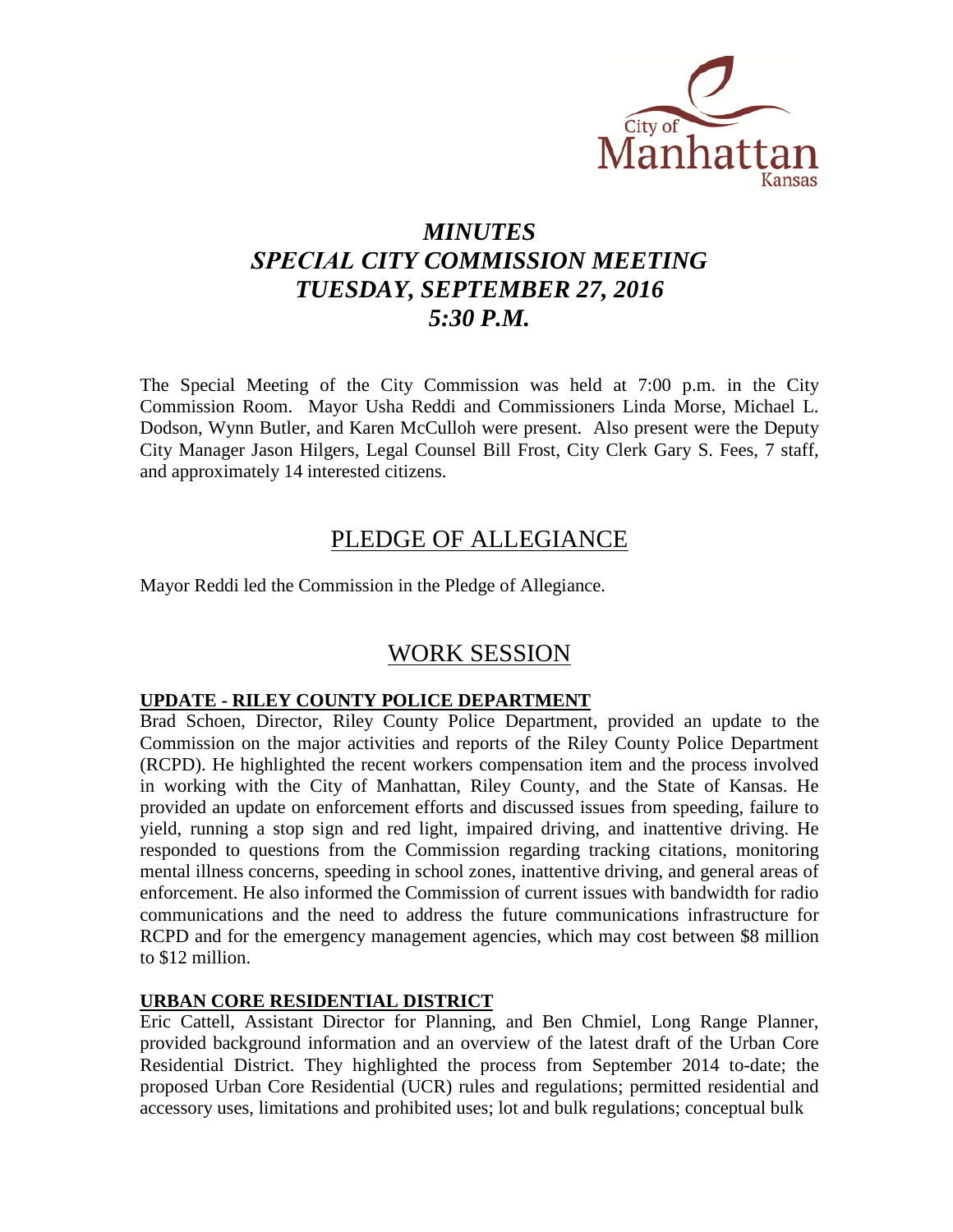**Minutes** Special City Commission Meeting September 27, 2016 Page 2

## WORK SESSION *(CONTINUED)*

### **URBAN CORE RESIDENTIAL DISTRICT** *(CONTINUED)*

regulations; minimum residential density; site design; vehicular access; automobile parking requirements; parking structure design; bicycle parking requirements; building height restrictions; and design requirements. They then responded to questions from the Commission regarding the proposed one-way alleys, lighting planned in alleys, design restrictions, and parking space requirements.

Rob Ott, Director of Public Works, provided additional information on alley widths and the proposed one-way alleys in the UCR area.

Eric Cattell, Assistant Director for Planning, presented the proposed sign requirements in the UCR District and provided the next steps in the process. He then responded to questions from the Commission regarding the current trees along North Manhattan Avenue and specifications that have been proposed.

Rob Ott, Director of Public Works, presented background information on the Downtown Watershed Stormwater Study for the area and provided the 14 different future capital improvement projects identified to address the current stormwater conditions. He also presented a map showing the amount of pervious area, impervious area, and buildings within a particular block. He then responded to questions regarding university projects.

Jason Hilgers, Deputy City Manager, informed the Commission that we need to consider the perspective of bringing these units into an area where units already exist versus the possibility of new units going outside this area and impact the watershed too.

After comments and concerns voiced by the Commission regarding potential flooding impacts, Rob Ott, Director of Public Works, responded to questions regarding the prioritization of capital improvement projects. He informed the Commission that on October 11, 2016, there would be a work session item to discuss the Cost of Services Study Update and would also discuss stormwater items.

After additional comments from the Commission, Eric Cattell, Assistant Director for Planning, and Ben Chmiel, Long Range Planner, responded to questions from the Commission and discussed the timeline for the proposed UCR District and the Aggieville study.

As this was a discussion item, there was no formal action taken.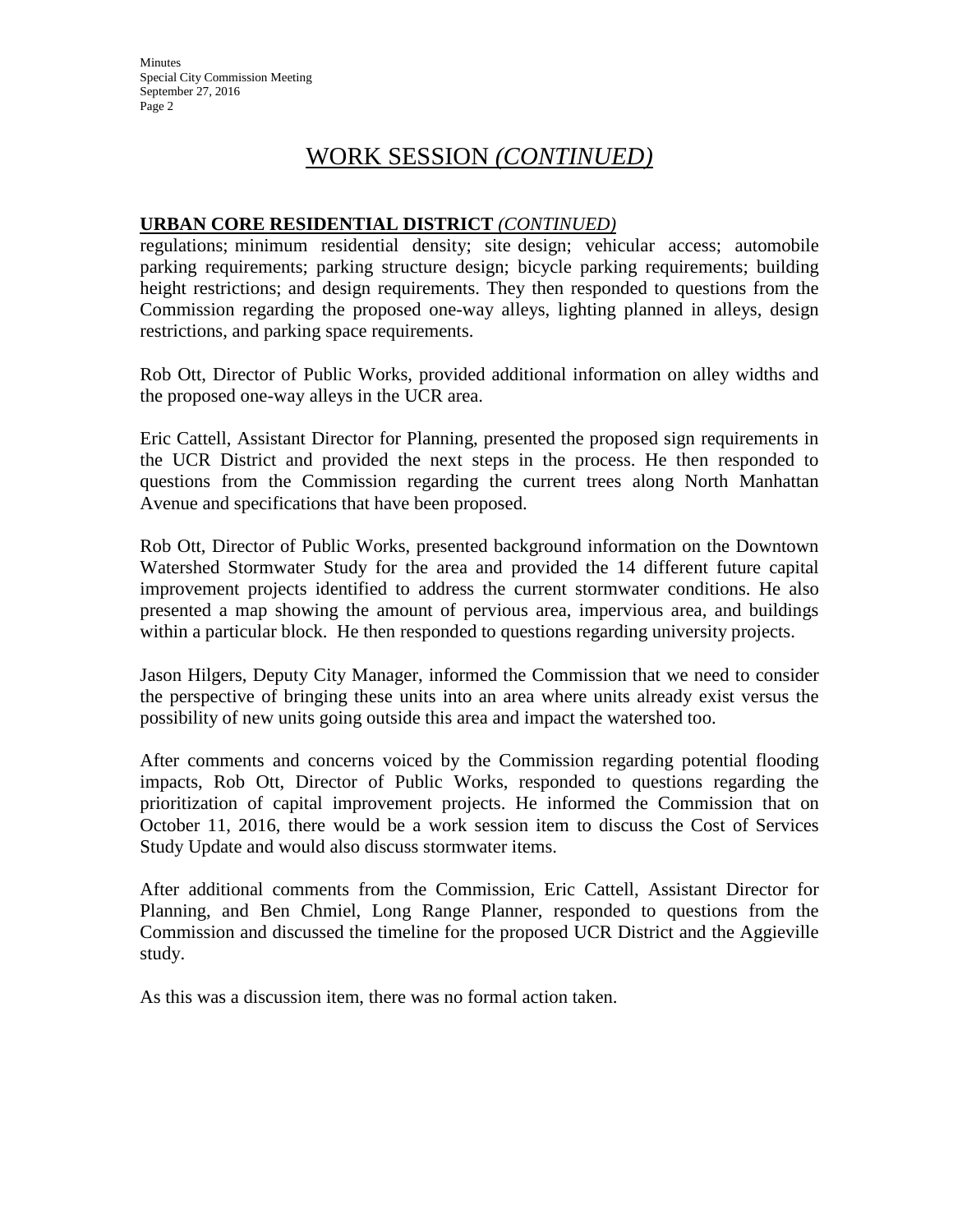Minutes Special City Commission Meeting September 27, 2016 Page 3

# SPECIAL MEETING

#### **AUTHORIZATION TO BID – KDOT LAND NORTH OF K-18, EAST OF SCENIC DRIVE**

Eddie Eastes, Director of Parks and Recreation, introduced the item. He highlighted the considerations and potential uses of the land for discussion and consideration.

Rob Ott, Director of Public Works, presented background information on the item. He highlighted the location of the subject site, the size of the tract of land, the access to the subject site, the existing utility easement and utilities on the site, and presented an overview of the floodplain map of the site and nearby properties. He then responded to questions from the Commission regarding flooding and associated challenges with access and building on the subject site.

Eric Cattell, Assistant Director for Planning, provided additional information on the flow of water in the area.

Wyatt Thompson, Senior Park Planner, discussed the intent and potential use of how the land could be used including park development with pedestrian access only, park development with pedestrian and motorized access, and a combination of park development and future water wellfield. He presented a map showing a possible pedestrian access through Tract E of the Scenic Meadows Subdivision and a map showing pedestrian access from the Kansas Department of Transportation (KDOT) tract to Anneberg Park through the Park at Lee Mill Heights and the new parkland in the Ledgestone Ridge Addition. He also discussed the character and desired use of the potential parkland and provided an overview of the current parks at Warner Park, Northeast Park, and Anneberg Park.

Rob Ott, Director of Public Works, presented a map showing an area identified in the 2001 Water and Wastewater Facilities Plan for a potential future west water treatment plant in the Eureka Valley area. He then responded to questions from the Commission about how much land is needed for a facility and the subdivision near the subject site.

Jason Hilgers, Deputy City Manager, and Rob Ott, Director of Public Works, responded to questions about the site and potential funding sources.

Eddie Eastes, Director of Parks and Recreation, informed the Commission that the Special Park and Recreation Fund could be utilized and stated that this Fund has also been identified to be used as part of the Strategic Facility Improvement Plan.

Rob Ott, Director of Public Works, and Jason Hilgers, Deputy City Manager, responded to additional questions from the Commission about potential bidders that are adjacent to the site and the condition of the land for potential farming purposes.